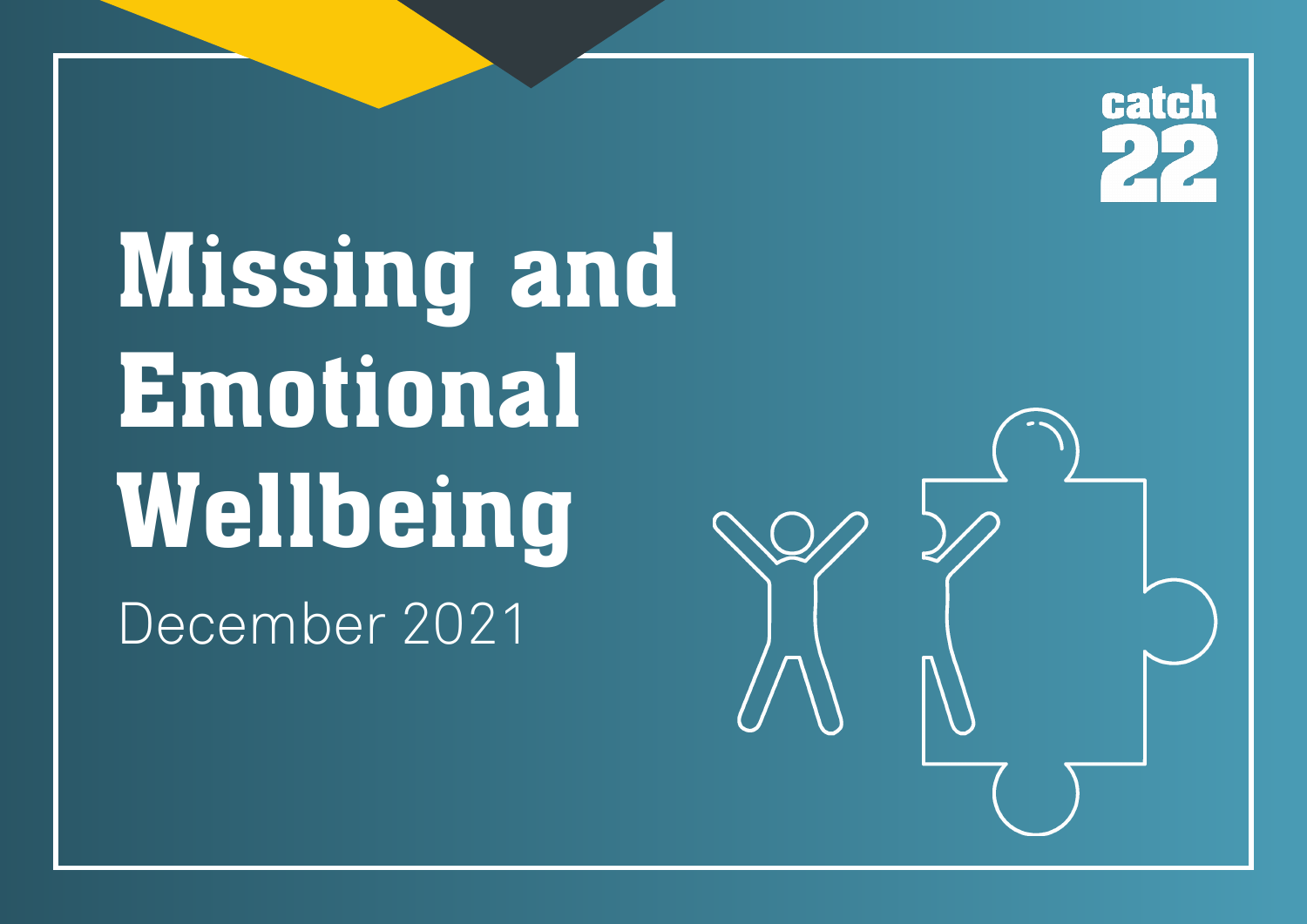## **BACKGROUND**

Child and adolescent mental health has been a growing area of concern for the past few years. Recent studies estimate that the prevalence of mental health problems in children and young people is 1 in 8, an increase on the previous estimate of 1 in 10<sup>1</sup>. When looking at children's self-reported difficulties, as many as 1 in 5 report high levels of mental health difficulties<sup>2</sup>. The mental health of the UK's children and young people was deteriorating before the pandemic, but whilst a small proportion of children and young people thrived during the first COVID-19 UK lockdown, 'the deterioration [was] clearest among those already struggling'<sup>3</sup> .

# **INCREASE IN MISSING EPISODES RELATED TO EMOTIONAL WELLBEING**

Since the pandemic, Catch22 Missing Services have recorded an increase in the proportion of missing incidents caused by children and young people's emotional wellbeing, as reported by children and young people themselves during Return Home Interviews.

Having raised this with the National Police Chiefs Council Missing Persons lead, further research into the issue using Police prevention interviews (conducted by Officers when a child initially arrives home) confirmed that this is a widespread phenomenon. In some cases, raw missing numbers in 2020 were down on previous years due to successive lockdowns and the introduction of new missing reporting protocols for children in care. However, the number of mental-health related incidents as a proportion of the total had increased: in one large Police Force area, the percentage of missing incidents attributed to poor mental health rose from 5.7% in 2019/2020 to 8.5% in 2021/2022 (year to date). Another Force produced figures for the past 18 months, which again demonstrated that the proportion

of incidents attributable to a child's poor mental health rose from 7.6% to 13.9% during that time. A senior member of that Force stated, 'The figures for 2021 are also higher than 2019 which I consider to be the base level prior to the pandemic. These figures do confirm your concerns.'

Proportions of emotional wellbeing cases in Police Prevention Interview data are lower than in Catch22 data from the return home interview (RHI), which is a debrief with an independent person to check the child is OK and to find out what can be done to prevent the child going missing in future. This is consistent with all information yielded from RHIs as children are less likely to speak in depth to Police Officers about why they went missing and what happened, probably due both to their anxiety over speaking to authority figures and to the short timeframe of prevention interviews, which take place immediately after their return.

1 NHS Digital. Mental Health of Children and Young People in England, 2017: Summary of Key Findings. Government Statistical Service, 2018. <sup>2</sup> Deighton, J., Yoon, Y. & Garland, L., 2020. <sup>3</sup> Ford T., John, A., & Gunnell, D., 2021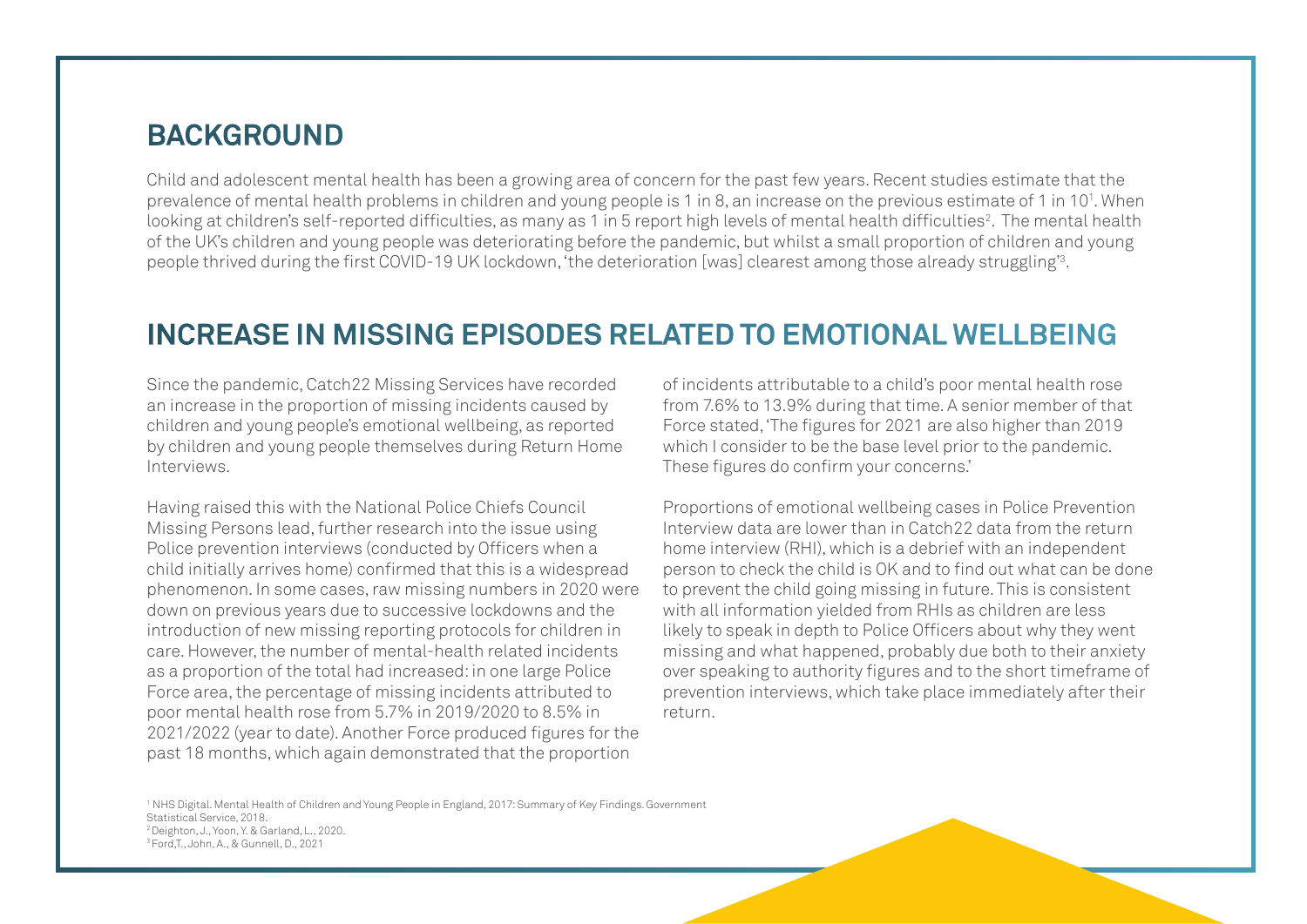**'There are a lot of mental health issues with young people currently that show as reasons for missing. The mental health concerns are very serious.'**

Catch22 Missing Service Manager

**One of the Police officers working in a Missing the Connect of the Police of the Police officers** Persons Unit stated:

**'I have definitely seen an increase myself from looking daily at reports.'**

There is a strong perception amongst all return home interview case workers that this is the case too:

**'Definitely. Mental health comes up loads in RHIs. I feel like it's**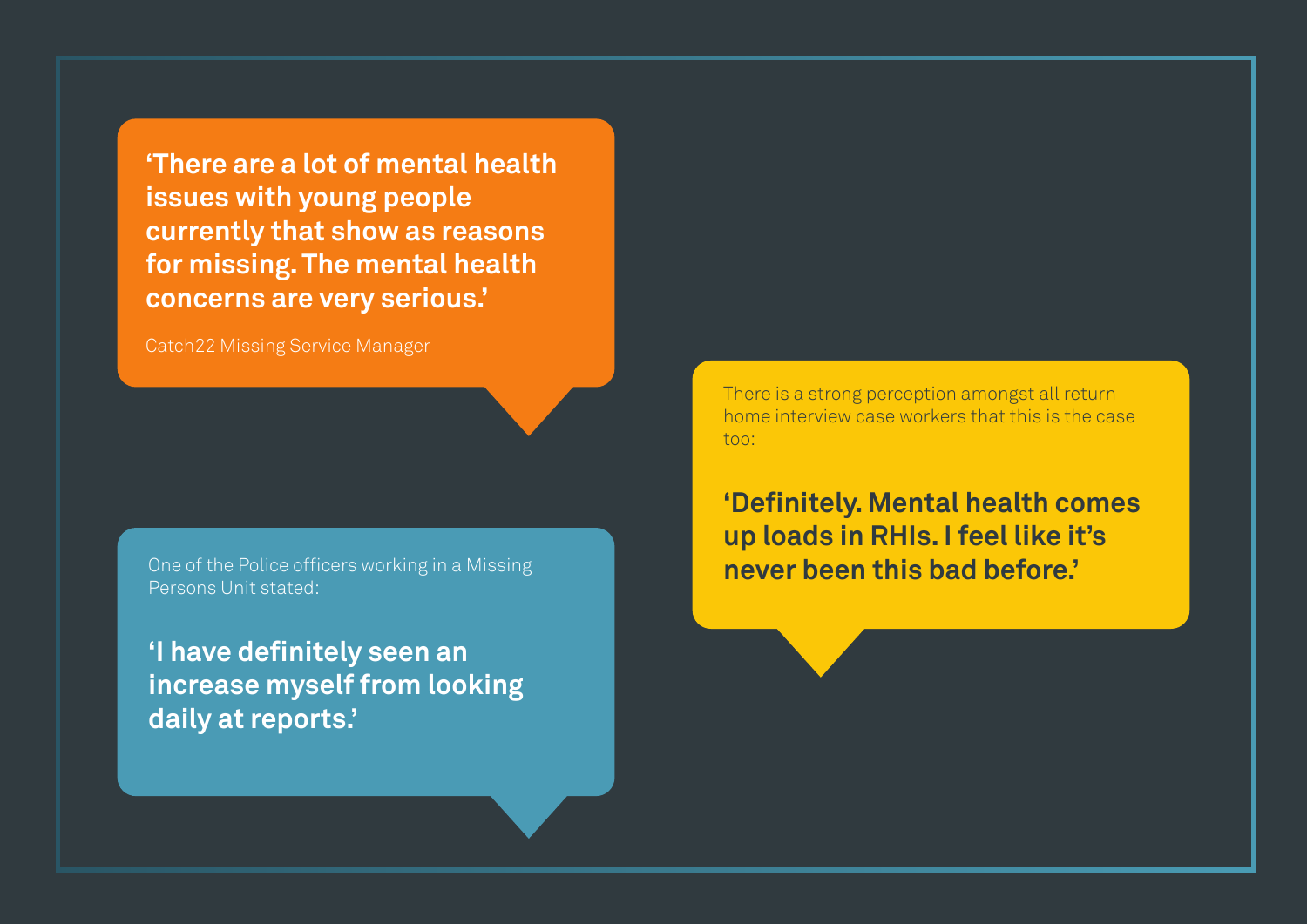

Further analysis of Catch22 data shows that emotional wellbeing was a contributory factor in approximately one third of all missing incidents covered by a RHI last year (April 2020- April 2021). In the first strict lockdown- which overlapped almost completely with Quarter 1 (April-June 2020)- it was the primary reason for 40% of the incidents where an RHI was conducted. Highest numbers were recorded in Quarter 1 and Quarter 3 (October- December 2020) when we were subject to national lockdowns and school closures as a result of the COVID-19 pandemic. It is probable that this negatively impacted children's emotional wellbeing. However, since COVID restrictions have ended, the rate of children missing due to their emotional wellbeing has not fallen. This suggests that it is not merely a pandemic issue but that the pre-existing rise in the proportion of children going missing due to their emotional wellbeing before COVID has simply been accelerated by events of the past 18 months.

35% of individual children stated that their mental state had contributed to their decision to go missing. In a small number of cases, children had left home or care in order to self-harm and a few stated it was because they were contemplating taking their own life. In Summer 2021, for the first time in the history of one of our Catch22 Missing Services, a child with significant mental illhealth was reported missing and was later found to have taken their own life. The child was 14 years old.

Our Catch22 case management system records 'emotional wellbeing' as opposed to mental health. We acknowledge that this will encompass both persistent mental health issues as well as transient upset caused by a one-off event. However, the above data suggests the widely recognised worsening of children's mental health and the long wait for access to mental health support services, alongside the impact of a global pandemic, is likely to be affecting numbers of missing incidents for children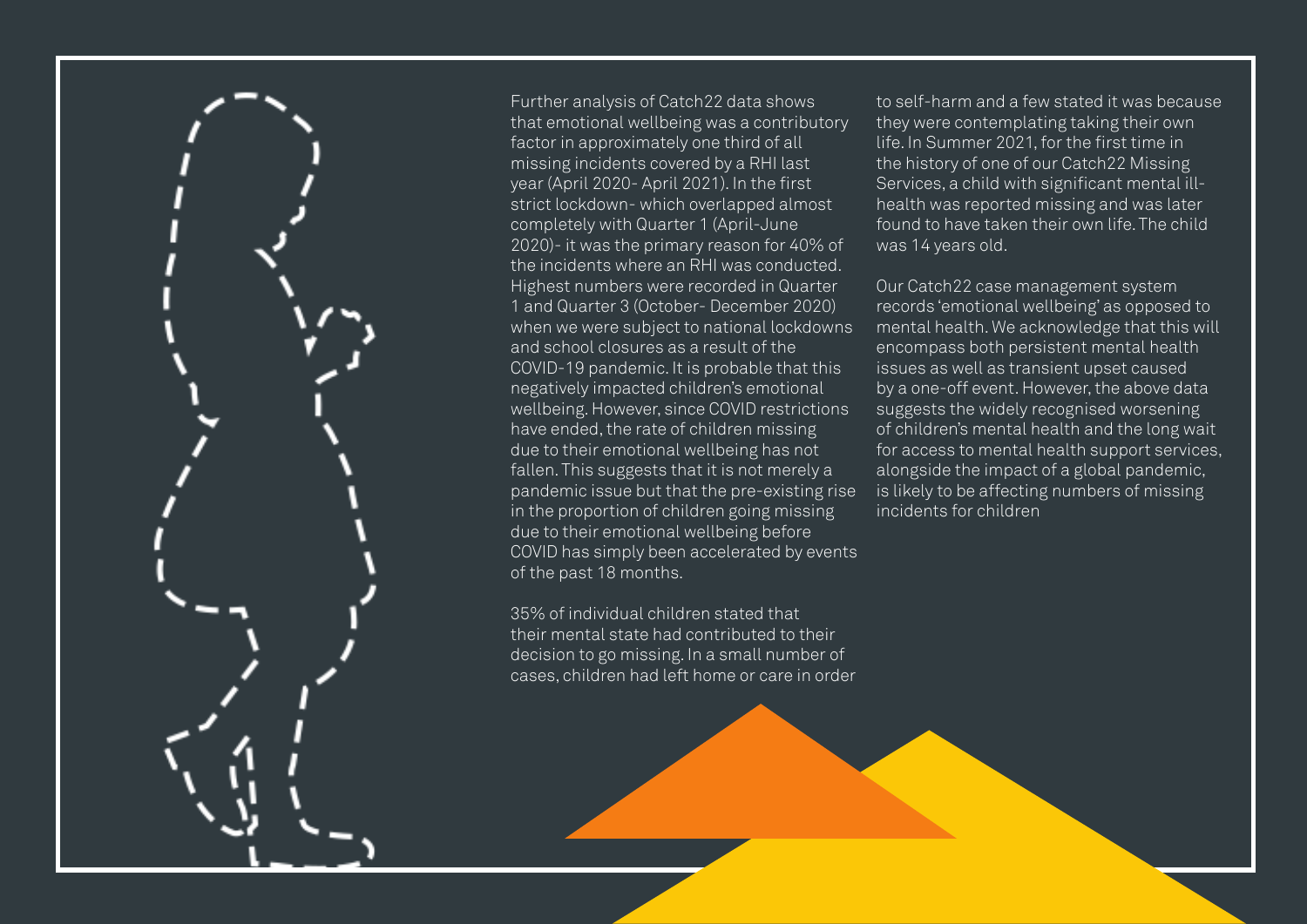## **CASE STUDIES**

### **ALICE LEVI**

Alice\* is 15. She has a difficult relationship with her parents and feels that she 'can't breathe' at home because of the extremely strict boundaries set by her mum and stepdad. She identifies as non-binary and has several neurodivergent conditions, but she feels they 'just want me to be normal' and she puts herself under enormous pressure to conceal her mental health struggles from her family. Alice has found remote education during the lockdown difficult and has felt increasingly isolated from friends. She also found that being in the house all the time meant she had no opportunity to get a break from a place where her personal identity was not being respected. There have been quarrels over school work and being allowed to mix with others, even in ways that were compliant with COVID regulations. Alice has now been missing on a number of occasions because, as she says, 'I just need to get away. I can't cope at home.' Alice has also begun to self-harm- a fact which she tries to conceal from her parents.

Levi\* is 16 and has been suffering serious mental health issues for a while, involving self-harm, impulsive and risky behaviour and possible psychosis. Levi's mum is at the end of her tether, stating that she can't cope any longer and is not receiving the help she needs despite repeated requests. The other siblings in the house are also suffering from the impact of the situation. In Summer 2021, Levi started to go missing, sometimes for hours at a time, to random destinations. Levi was usually aiming to find someone connected with the family in some way, but would end up lost and disorientated, often having 'forgotten how I got here' and was returned home by the Police. Levi's mum herself is suffering from poor mental health as a result of what has been happening and also went missing on one occasion, stating she was 'emotionally and physically exhausted' and that she did not feel that anyone cared as she had been asking for help for the last six months but that "nothing was ever done". Levi is now under a mental health team and is receiving drug therapy.

\*All names have been changed to protect the identity of the individuals concerned.

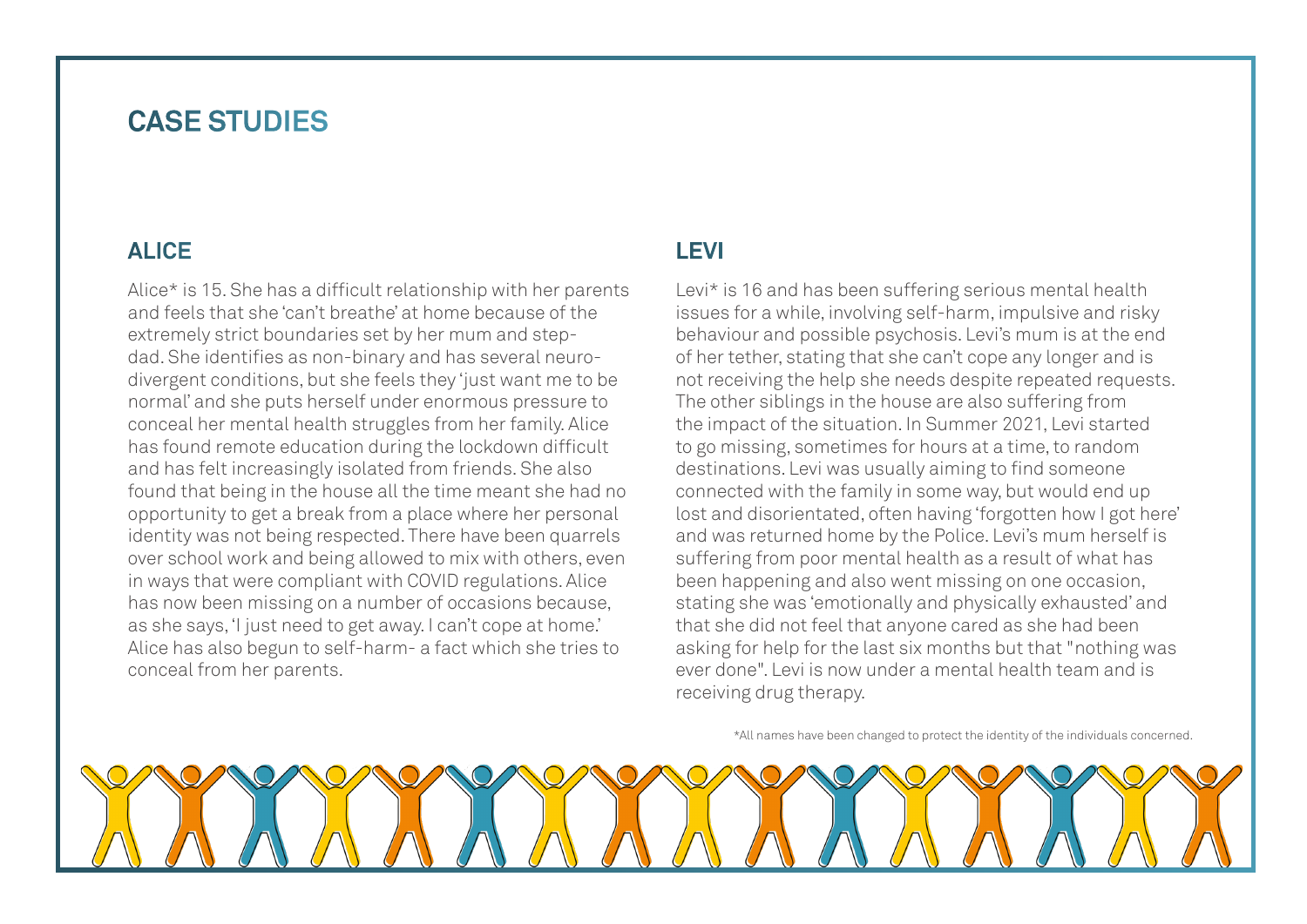## **CASE STUDIES**

Leo\* is 16 and living in semi-independent accommodation. The first few years of his life were turbulent, spent with his mother who was heavily addicted to drugs and neglectful of his needs. Other family members were also drug dependent and unable to care for him, so he was taken into the care of the local authority whilst still very young. However, he feels lonely and unwanted and thinks he doesn't belong anywhere. Recently, he has been reported missing on several occasions, When visited by our case worker, he revealed that there have been further missing episodes which have not been reported. When asked why he has gone missing from his placement, Leo replied that he feels low most of the time. 'I think I suffer with my mental health. I just feel like nobody cares.'

### **LEO SCARLETT OLIWIA**

Scarlett\* is 13. During Summer 2021. she was alone in the family home with her mother while her father had taken the younger siblings out. On his return, her Dad realised that his partner had attempted to take her own life. Emergency services were called and Scarlett's mum survived. Within the next few days, Scarlett was reported missing from home. When she spoke to the Catch22 case worker for her return home interview, it became clear that there was family conflict which pre-dated the suicide attempt. After the attempt, Scarlett had conducted intense internet searches on 'death by overdose', 'how to kill yourself' etc. It was unclear whether these searches were an attempt to understand what her mum had done or reflected Scarlett's own suicidal ideation, as she had stated that she blamed herself for what had happened. Catch22 made a safeguarding referral and are continuing to work with Scarlett on this and other risks which have come to light.

Oliwia\* has additional needs and has found successive lockdowns and school disruption extremely difficult and stressful. This has had an impact on Oliwia's behaviour in the home. Her parents have increasingly struggled to meet her needs but feel she is simply not getting the support she requires from her school or other agencies. They stated that she can be 'challenging' and 'violent'. 'We just can't go on like this. I know she's in a bad place, but you know what, I'm in a bad place too. My mental health is really bad. Some days I feel suicidal.' Tension in the home has led to increased conflict, and when an argument flares up, Oliwia either becomes violent or just runs away. There have been several missing incidents to date, but her mum feels this will continue or even escalate unless some effective support for the family is put in place very soon.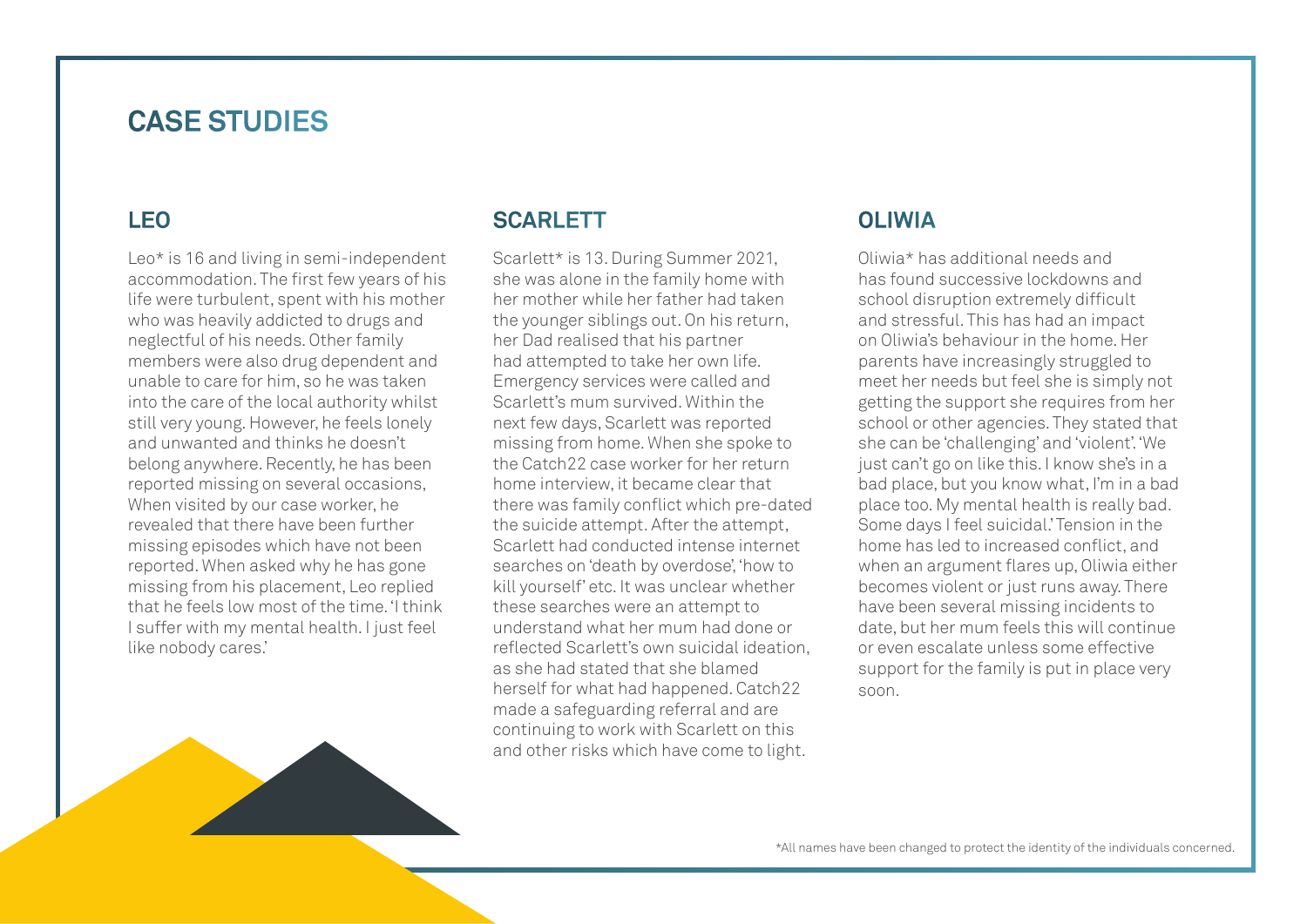# **SECONDARY MENTAL HEALTH ISSUES**

There has been a well-documented rise in domestic abuse during the COVID pandemic. During Quarter 1 2020-2021, there was a 65% increase in calls to the National Domestic Abuse Helpline4 . The police recorded 259,324 offences flagged as domestic abuse-related in the period March to June 2020. (This represents a 7% increase compared to the same period in 2019.)5 In addition, adult mental health has also suffered during this period. Multiple population measures revealed deteriorations in adult mental health and wellbeing between March and May 2020°, and a large study of adults aged 18 and over found that 26.1% of respondents reported self-harm thoughts and 7.9% self-harm behaviours at least once between March 2020 and May 2021.<sup>7</sup> Our data suggests that children do not just go missing because of their own emotional wellbeing; a small proportion go missing due to the secondary impact of poor mental health of their parents/carers. (see Scarlett\*'s case study above)

# **IMPACT ON STAFF**

Catch22 frontline staff have reported on the impact that frequent contact with children in distress can have on their own wellbeing and the frustration when children do not seem to receive the mental health support they need. Many case workers have detailed the significant amounts of time and energy they were spending trying to secure appropriate and timely mental health support for young people and frustration that the support was sometimes simply not accessible. Latest data from half of England's specialist child mental health services found one in five young people seen since the pandemic waited longer than 12 weeks for care. 8

### **'I was told CAMHS are so short staffed that at that particular time they had no specialist nurses or clinicians working.'**

### Catch22 case worker

This sense of helplessness can take an emotional toll on case workers. One of the actions following from a Return Home Interview is to ensure the child has appropriate support in place to prevent future missing episodes. Where this doesn't seem possible, case workers report feeling discouraged and feel they risk looking ineffective to the young people and families they aim to support.

> House of Commons Library 2021 Office for National Statistics/ Public Health England Paul & Fancourt, 2021

8 BBC News report 21.09.21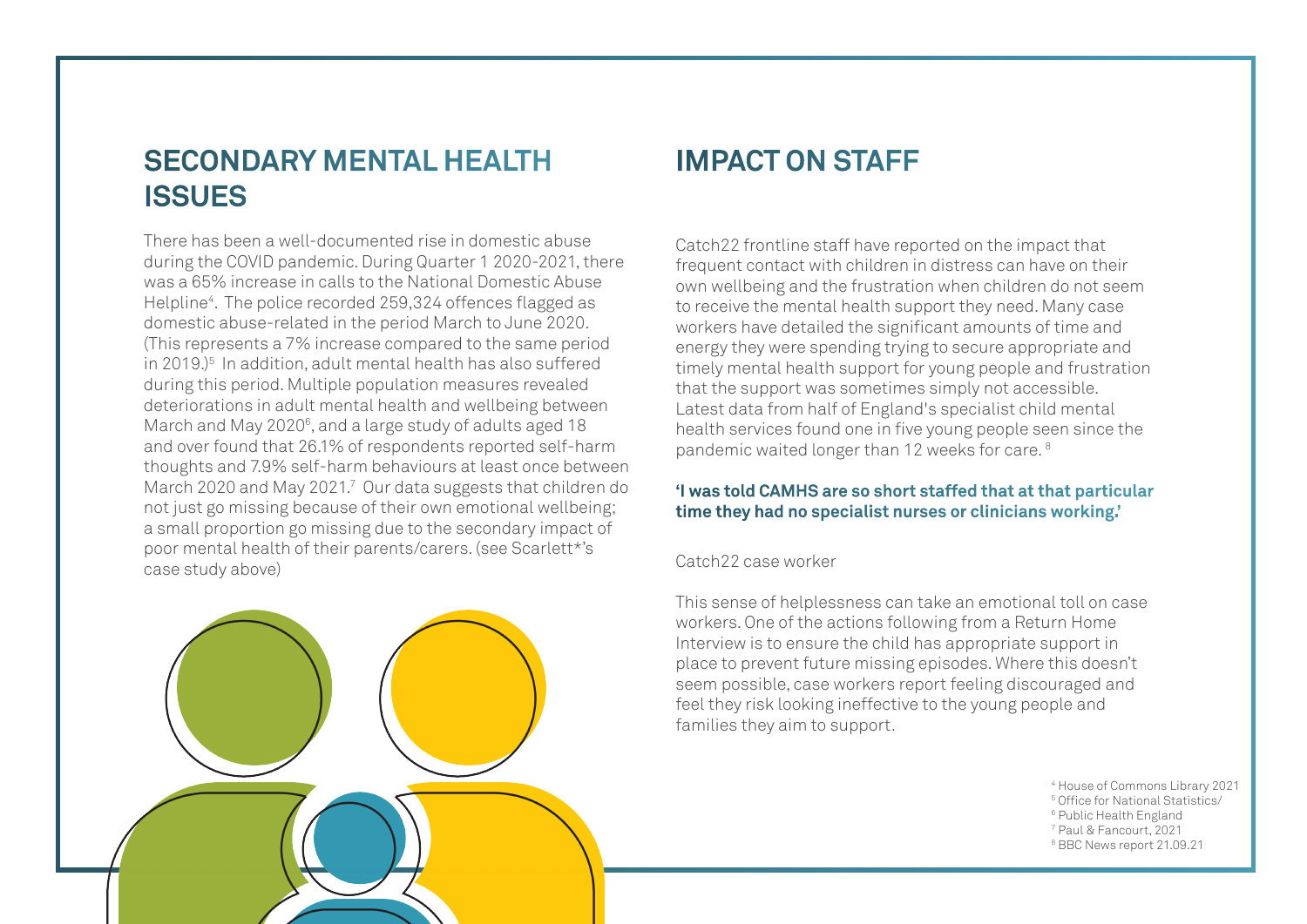# **RECOMMENDATIONS**

- Timely access to mental health support is required when children disclose poor mental health during a return home interview (RHI). Having been reported missing or being at risk of exploitation should be supported by a fast-track referral into Child and Adolescent Mental Health Services. Where immediate expert support at the appropriate level cannot be accessed due to waiting lists and thresholds, interim support should be put in place – ideally by a professional with a good existing relationship with the child- in order to prevent, monitor and manage risks and escalate concerns where necessary. Support could include providing regular wellbeing check-ins with a child, sources of immediate online or telephone support etc. **1**
- When a parent/carer calls to report that child missing, Police call-handlers should ask explicitly about the child's state of mind in the run-up to the missing episode and at the time of going missing. This will support accurate risk assessment and appropriate response and investigation. **2**
- There should be an appropriate flagging process on Police systems for children known to be suffering with poor mental health. These should be used consistently and taken into account when decisions are made about response to the missing report. **3**
- Where children disclose during a prevention interview or RHI that a parent's emotional wellbeing is suffering, there should be a mechanism to record this which then triggers follow-up support. This should be accompanied by systems to ensure this has taken place. **4**
- Follow-up contact by the person who conducted the RHI should take place where poor mental health has been disclosed. This should happen within a week of the initial RHI, in line with research that suggests the risk of repeat missing episodes is especially high in the first couple of weeks<sup>9</sup>. Commissioners should consider this as part of Missing Service specifications. **5**
- Information-sharing protocols should be put in place whereby educational establishments such as schools and colleges can be alerted that a child has had a missing episode (subject to consent to share from child and parents/carers). This will make key staff at the school aware that the child may need additional support at this time and enable them to check on a child's state of mind. **6**

9 Sidebottom, A; Boulton, L; Cockbain, E; Halford, E; Phoenix, J; (2020) Missing children: risks, repeats and responses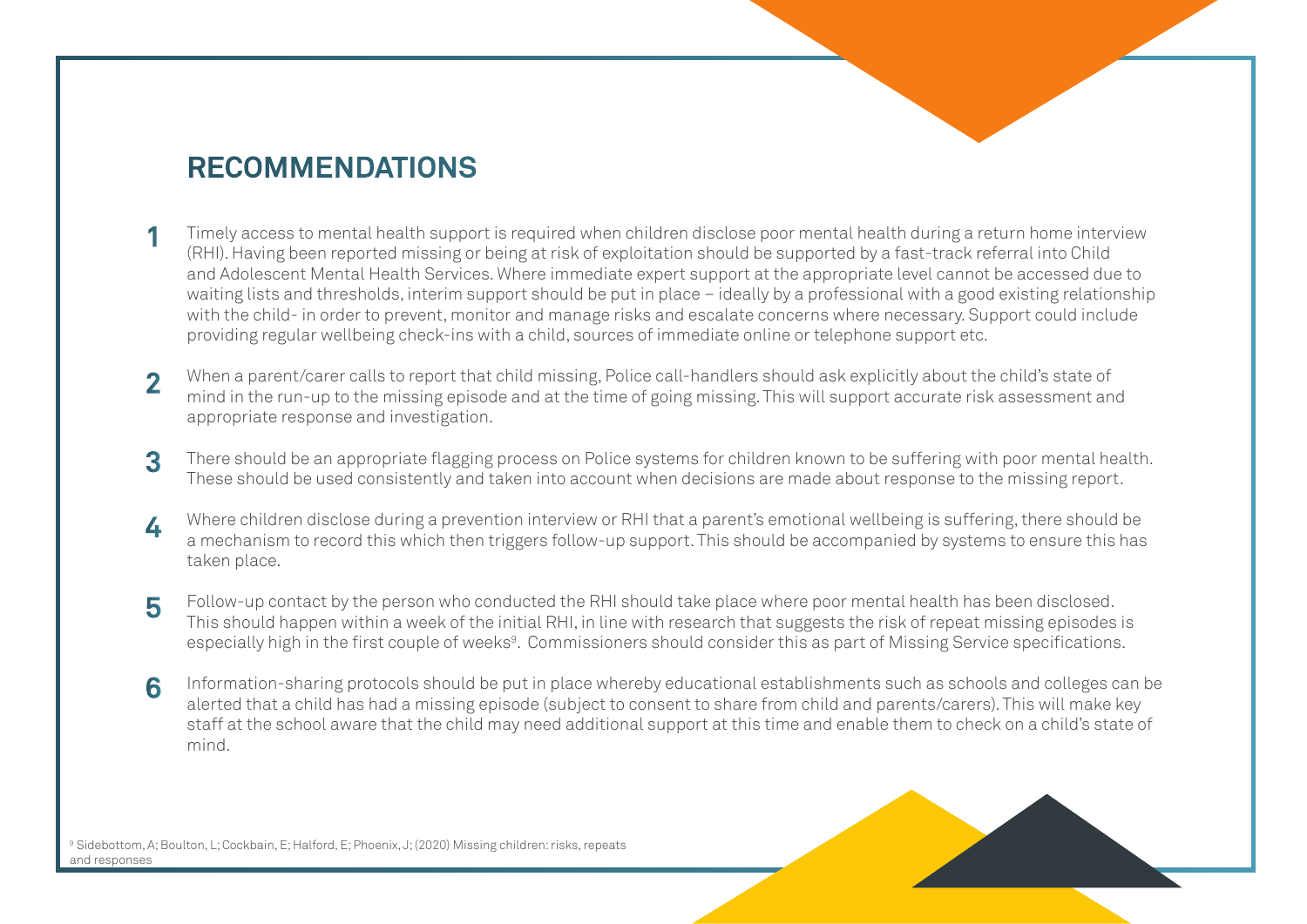**'When a child first speaks about their mental ill health, it is important for them to know that they have been heard. Children told us that the initial response from a professional makes a real difference…' 10**